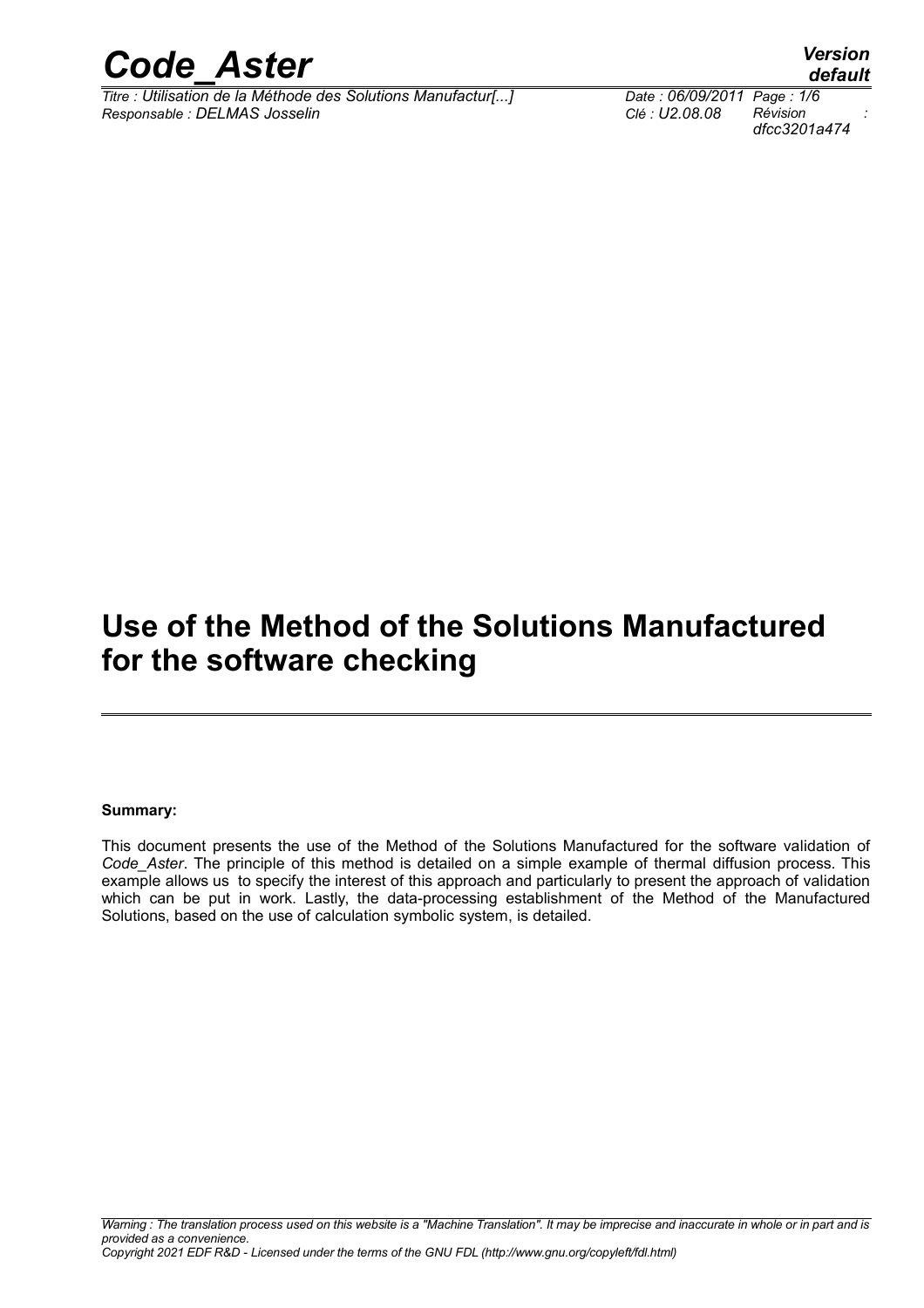*Titre : Utilisation de la Méthode des Solutions Manufactur[...] Date : 06/09/2011 Page : 2/6 Responsable : DELMAS Josselin Clé : U2.08.08 Révision :*

*dfcc3201a474*

### **Contents**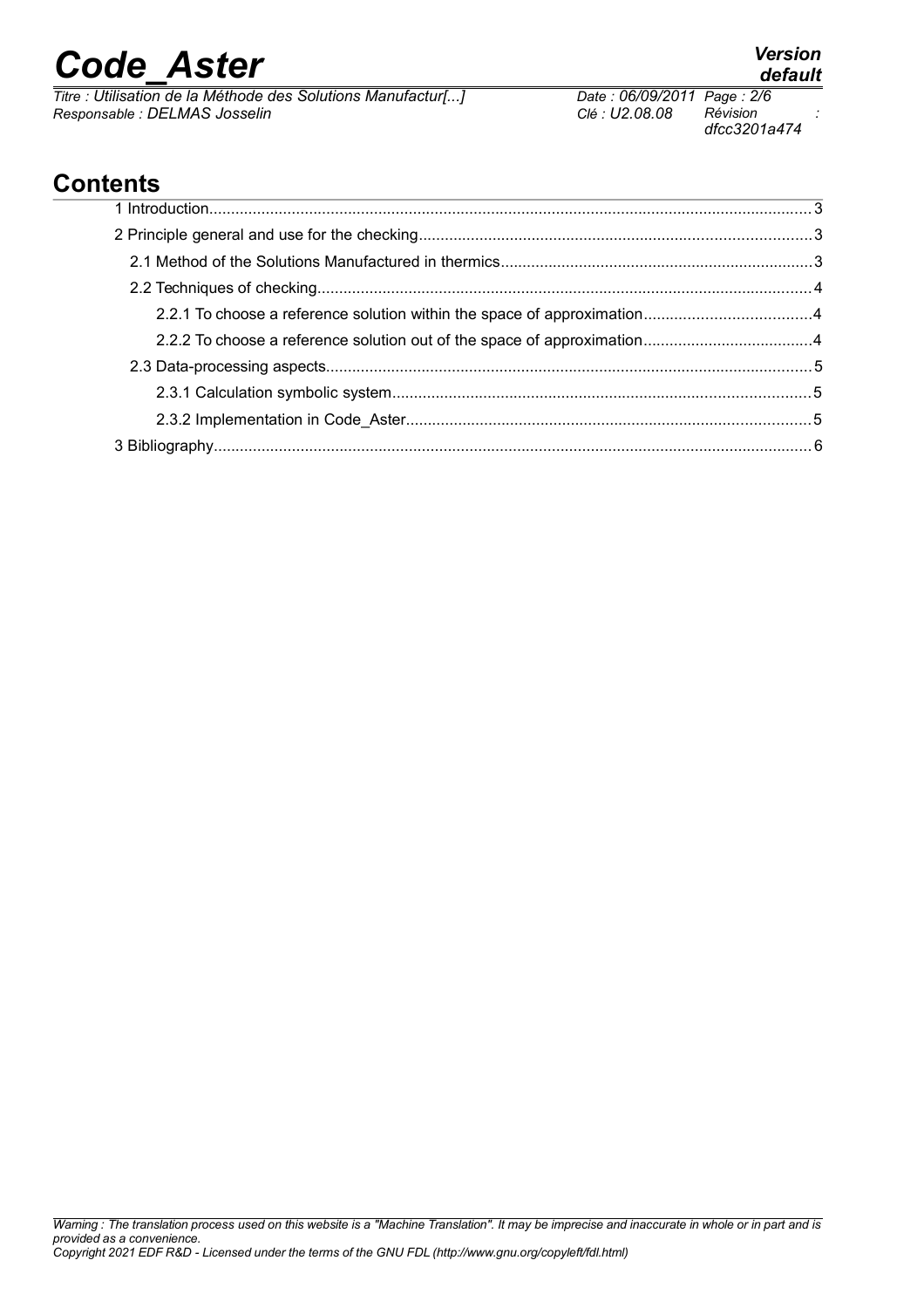*Titre : Utilisation de la Méthode des Solutions Manufactur[...] Date : 06/09/2011 Page : 3/6 Responsable : DELMAS Josselin Clé : U2.08.08 Révision :*

*dfcc3201a474*

### **1 Introduction**

The checking of a scientific software consists in making sure of the absence of error in the programming of established modeling. A classical and highly reliable approach consists in comparing the result of the software with that of an analytical solution. Unfortunately, for the complex and/or nonlinear problems, the analytical solutions become very difficult to obtain. It is within this framework that the Method of the Manufactured Solutions is particularly interesting.

The Method of the Manufactured Solutions is a method of checking of scientific software. It is about a systematic method of obtaining of analytical solutions to problems which can be very complex and non-linear. Its principle is simple: one gives oneself the solution explicitly to be sought in the form of an analytical expression and, starting from this solution, one builds the data (blockings, loadings) necessary to obtaining of this solution.

It is interesting to note that this method is very usually used in mechanics of the fluids. Thus "American Institute of Aeronautics and Astronautics" (AIAA) included it in its standards of software quality assurance in 1998 [bib1] This practice is much rarer in mechanics of the solids; thus "American Society of Mechanical Engineers" (ASME) integrated it in its standard only in 2006 [bib2], that is to say much more recently. That is not related to a particular difficulty, studies pushed in mechanics of the solids having been carried out thanks to this method [bib3].

In the continuation of this document, we will expose the principle of this method on an example the simple then applicable approach of validation. We will detail then the data-processing implementation in *Code\_Aster*.

### **2 Principle general and use for the checking**

#### **2.1 Method of the Solutions Manufactured in thermics**

The principle of this method is very simple; we will illustrate it on a linear example of thermics 2D. Above all, we point out the equations of a linear problem of thermics. In the field  $\Omega$ , the field of temperature is searched  $T(x, y)$  such as:

<span id="page-2-0"></span>
$$
\begin{cases}\n-\lambda \Delta T = s \text{ dans } \Omega \\
T = T_d \text{ sur } \partial \Omega_d \\
\lambda \vec{\nabla} T \cdot \vec{n} = q_n \text{ sur } \partial \Omega_n\n\end{cases}
$$
\n(1)

where  $\left\vert T_{\cdot d}\right\rangle$  and  $\left\vert q_{_{n}}\right\rangle$  are respectively the temperature and the flow imposed on parts of the border.

The stages of the Method of the Manufactured Solutions are the following ones:

• An arbitrary field of study 2D is chosen  $\,\Omega\,$  comprising the borders  $\,\partial\,\Omega_{\it d}\,$  with conditions of Dirichlet and  $\partial\Omega_n^+$  with conditions of Neumann. By choosing, one intends "to choose the form of the field". Thus we choose the form of the figure [1.](#page-3-0)

- One chooses an arbitrary solution, say  $T(x, y) = x^3 + y^3$
- By reinjecting the preceding expression in [\(1\),](#page-2-0) the expressions are deduced:
	- source term;

$$
s(x, y) = -\lambda \Delta T = -\lambda (6x + 6y)
$$
 (2)

term of Dirichlet;

<span id="page-2-2"></span><span id="page-2-1"></span>
$$
T_d(x, y) = x^3 + y^3 \tag{3}
$$

term of Neumann:

$$
q_d(x, y) = \lambda \vec{\nabla} T(x, y) \cdot \vec{n}
$$
 (4)

*Copyright 2021 EDF R&D - Licensed under the terms of the GNU FDL (http://www.gnu.org/copyleft/fdl.html)*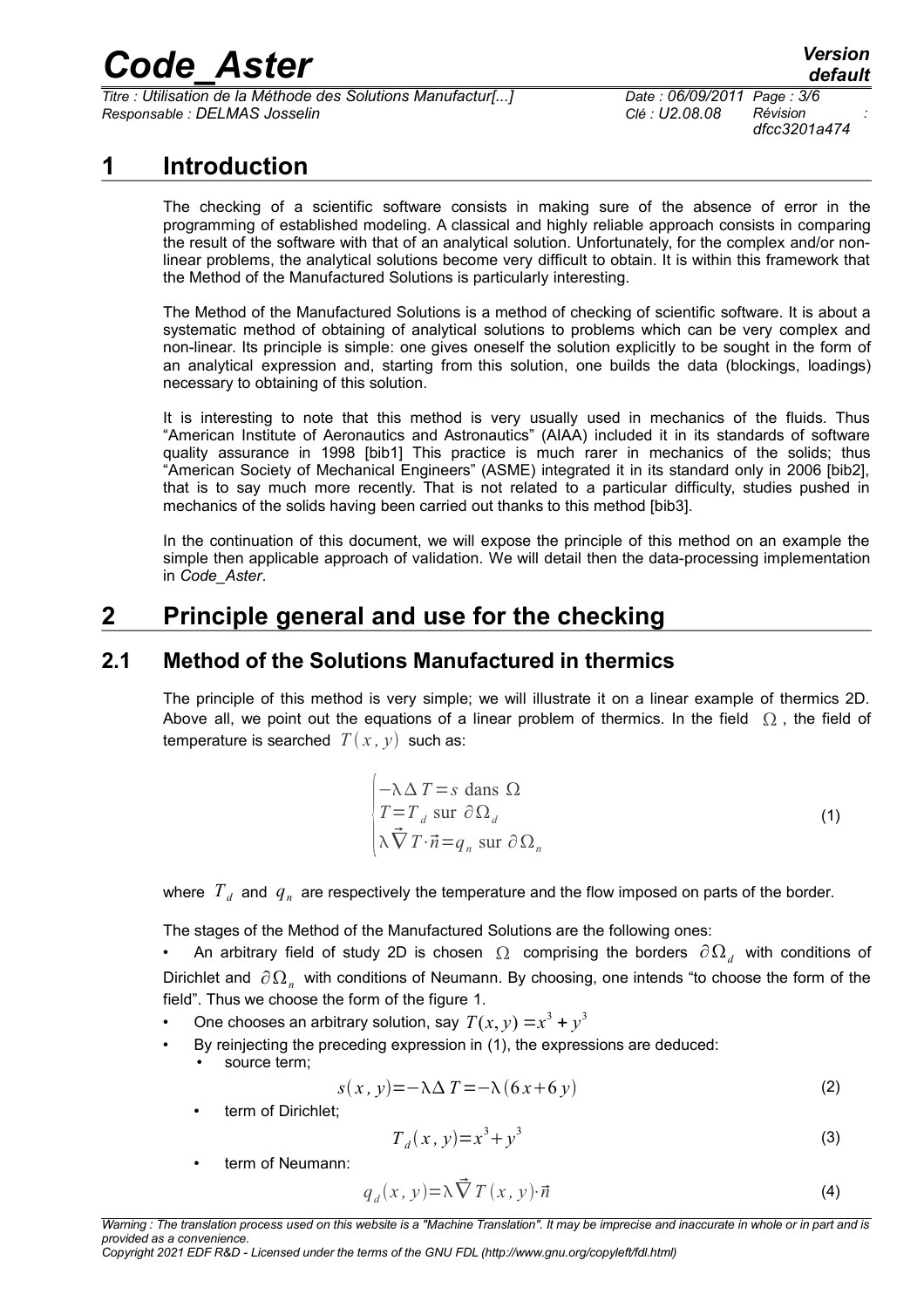*Titre : Utilisation de la Méthode des Solutions Manufactur[...] Date : 06/09/2011 Page : 4/6 Responsable : DELMAS Josselin Clé : U2.08.08 Révision :*

*dfcc3201a474*

*default*

If one wants to impose this condition on the edge  $\partial\Omega_n$ , then one the expression of the normal is known  $\vec{n}$  with knowknowing  $\vec{n}\!=\![1,0]^T$  . One thus obtains:

$$
q_d(x, y) = \lambda \vec{\nabla} T(x, y) \cdot \vec{n} = 3\lambda x^2
$$
 (5)

Arrived at this stage, one has the necessary information with the modeling of the studied problem. It is nevertheless essential to pass the following remark: to obtain the sought solution, it is necessary well to affect boundary conditions on all the edge  $\partial \Omega$  field of study. With the choice, following a partition of the border, that can be a mixture of conditions of Dirichlet and Neumann. The obligation to impose conditions on all the border is in particular due to the fact that an absence of boundary condition is implicitly a condition of null Neumann. However the equation [3](#page-2-1) watch which one does not have the choice of the value of this condition. In the example present, we make the choice to impose a  $\,$  condition of Neumann on  $\,\partial\,{\Omega}_n\,$  and of the conditions of Dirichlet on  $\,\partial\,{\Omega}_d$  ,  $\,\partial\,{\Omega}_d^1\,$  and  $\,\partial\,{\Omega}_d^2$  .



<span id="page-3-0"></span>**Drawing 1: Field of study**

Once, the preceding equations obtained, one passes to the phase modeling. One starts by choosing a discretization finite elements *V<sup>h</sup>* (linear, quadratic). One models in his software of finite elements preferred the field  $\Omega_h$  which one applies the loadings  $s_h(x, y)$ ,  $T_{dh}(x, y)$  and  $q_{dh}(x, y)$ . After resolution, the approximate solution is obtained  $\left\langle T_h(x,y)\right\rangle$  .

#### **2.2 Techniques of checking**

Thanks to the MSM, various checks are realizable.

#### **2.2.1** To choose a reference solution within the space of approximation  $T \in V_h$

It is the simplest checking because one must then obtain  $T(x, y)=T_h(x, y)$  . It should be noted that, because of digital resolution, one will not have perfect equality but the difference must be about the precision machine  $\sim 1.E-15$ . In a concrete way, if linear elements are used, will have then to be chosen a linear solution.

#### **2.2.2** To choose a reference solution out of the space of approximation  $T \notin V_h$

In the case of figure where  $T{\not\in} V_{h}$  , there is not any more the equality of the preceding paragraph. On the other hand, one can rather easily measure the speed of convergence of *T<sup>h</sup>* towards *T* when  $h \rightarrow 0$ .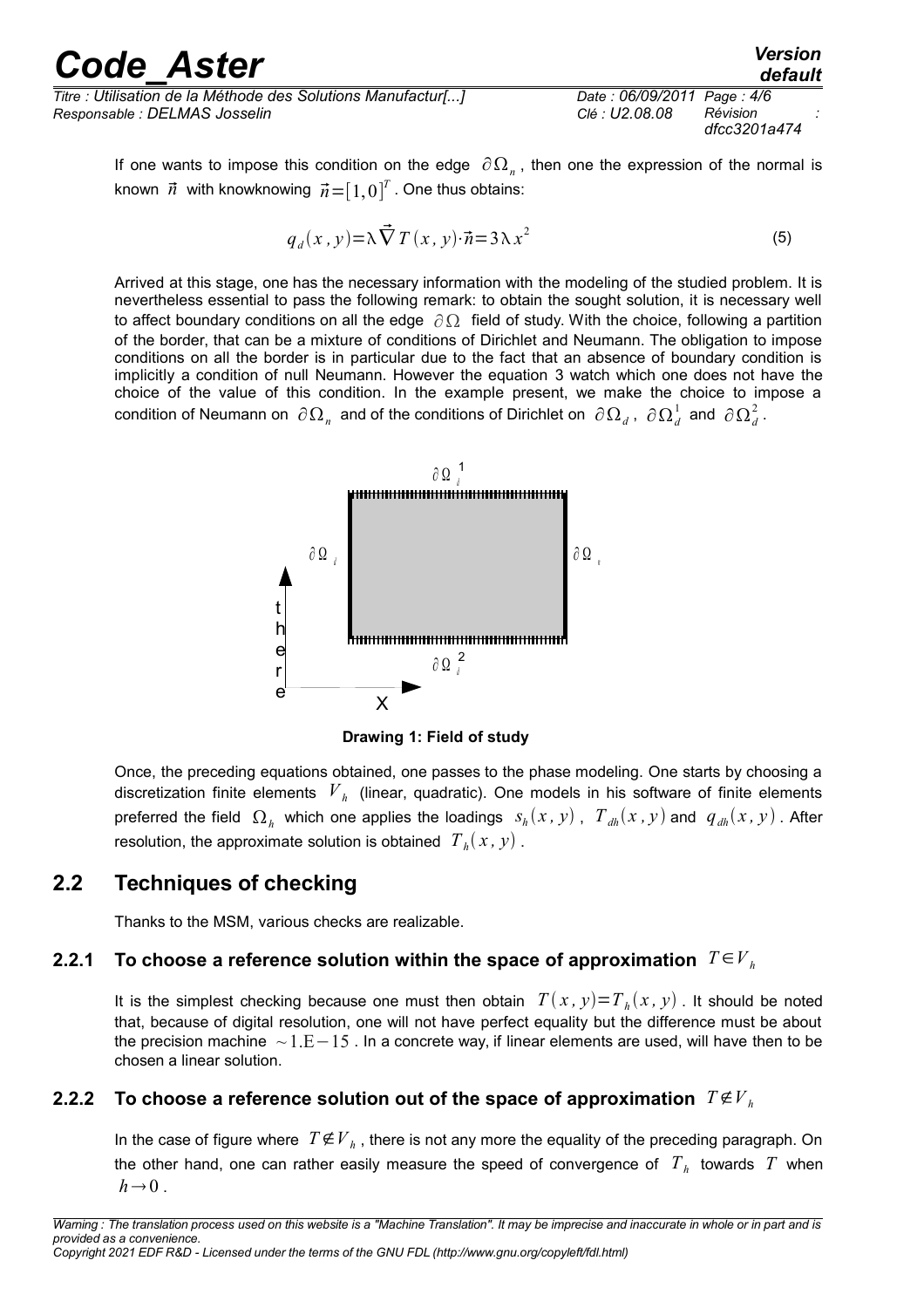*Titre : Utilisation de la Méthode des Solutions Manufactur[...] Date : 06/09/2011 Page : 5/6 Responsable : DELMAS Josselin Clé : U2.08.08 Révision :*

*dfcc3201a474*

It is specified that the speed of convergence, with the smoothness  $h$  grid, solution calculated towards the analytical solution, in a given standard, is defined as greatest reality  $\alpha > 0$  such as  $||T(x, y) - T_h(x, y)|| < C * h^{\alpha}$  where *C* is independent of *h*.

To measure the speed of convergence, one proceeds as follows:

- One carries out increasingly fine grids of the field  $\Omega$
- For each grid, one determines the solution *T<sup>h</sup>*
- For each grid, one measures in a quite selected standard the error  $e_{_h} = \parallel T(x,y)$   $T_{_h}(x,y)$
- One computes the asymptotic command of convergence of  $e_h$  towards 0 when  $h\rightarrow 0$  by the

formula −log *e<sup>h</sup>*/ <sup>2</sup> *eh*  $)/log(2)$ 

One checks about convergence is in agreement with the theorv.

For example, for a solution  $\ T$  sufficient regular, while using normalizes it  $\ L_{2}$ , the order of convergence of a linear element is at least of 2 tandis the order of convergence of a quadratic element is at least of 3.

#### **2.3 Data-processing aspects**

#### **2.3.1 Calculation symbolic system**

With the reading of large the principle of the method, it is obvious that the passage of the analytical expression of the solution sought with the data input of the problem finite elements to solve requires many operations of derivation and algebra. To facilitate and automate this stage, one rests features of calculation symbolic system. They are provided by the module Sympy [bib4] of the language Python. It is about a module completely written in Python of a great ease of use.

To facilitate the implementation of the MSM a class TensorModule Python was developed which defines the tensor object like its methods (produced simply and doubly contracted, trace, determinant, …). We also developed the main operators applying to these tensors (gradient, symmetrical gradient, divergence, Laplacian). On the basis of this class, we defined another HookTensor module which simply makes it possible to establish various tensors of Hook (isotropic, anisotropic, orthotropic with nautical angles).

These classes are placed in the repertoire bibpyt/Utilitai sources of Code Aster.

#### **2.3.2 Implementation in Code\_Aster**

In this part, we describe as the MSM is put in work in the process control language of Code Aster. With this intention, we base ourselves on the example of preceding linear thermics and detail the principal stages necessary. Implementation the precise is carried out in the CAS-test tplp107a.

```
importation sympy
```
One imports the module of calculation Sympy symbolic system, to use his features.

```
X, Y=sympy.symbols ('XY');
```
One defines the variables of space which will be used for calculation symbolic system.

T=sympy.Function ('You); S=sympy.Function (');

The name of the functions is defined; *T* will be obviously the temperature and *f* the source term.

 $T=100*$  (X \*\* 6+Y \*\* 6);

One gives the expression of the manufactured solution which one seeks to find.

*Copyright 2021 EDF R&D - Licensed under the terms of the GNU FDL (http://www.gnu.org/copyleft/fdl.html)*